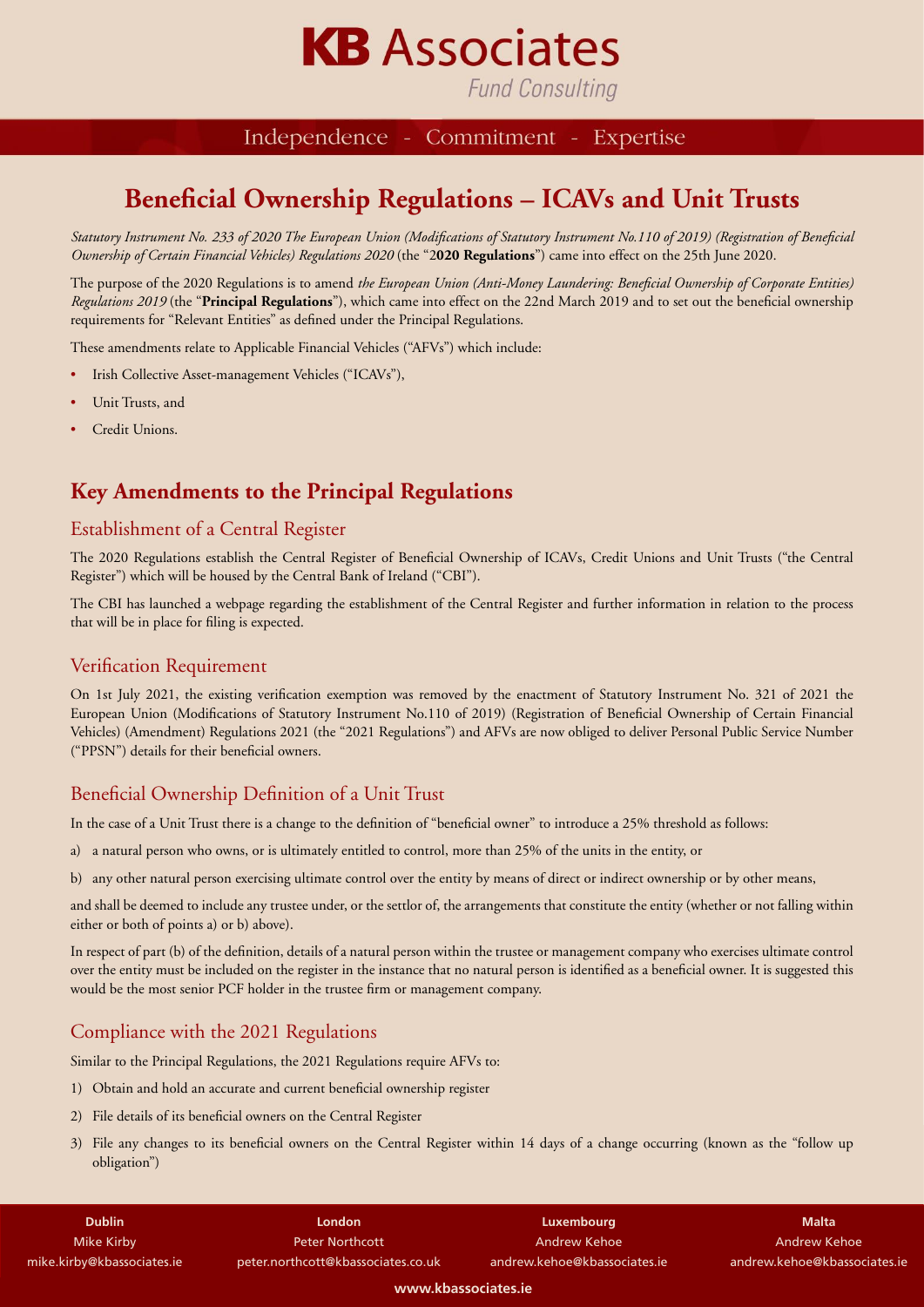

### **Fund Consulting**

#### Independence - Commitment -Expertise

#### Filing Requirement

AFVs will have 6 months from the date of incorporation/existence to make their first filing with the CBI.

#### Information to be delivered to the Central Register

The following information for each beneficial owner listed on the beneficial ownership register shall be delivered to the Central Register:

- Name;
- Date of birth:
- Residential Address;
- Nationality;
- The PPSN of each beneficial owner (where such a number has been issued), or any other form of verification that is required for a beneficial owner where such a number is not in existence; and
- A statement of the nature and extent of ownership or control.

### **Access to the Central Register**

#### Unrestricted Access

The following will have unrestricted access to the information contained on the Central Register:

- The Irish Police
- FIU Ireland
- The Revenue Commissioners
- The Criminal Assets Bureau
- Other State Competent Authorities

#### Restricted Access

Members of the public will have restricted access to the Central Register. It is expected that there will be a nominal fee charged in respect of this access.

The following information for each beneficial owner listed on the beneficial ownership register will be available via restricted access:

- Name;
- Month and year of birth;
- Country of residence;
- Nationality; and
- Nature and extent of ownership or control.

#### **Offences**

An AFV who fails to comply may be liable to a class A fine or, on indictment, a fine not exceeding €500,000. A custodial sentence of a term not exceeding 12 months may also be imposed.

#### KB Associates Services

KBA offers the provision of suitably qualified professionals dedicated exclusively to anti-money laundering/counter terrorist financing ("AML/CFT") compliance to ensure AFVs are in compliance with the 2021 Regulations.

| <b>Dublin</b>              |
|----------------------------|
| <b>Mike Kirby</b>          |
| mike.kirby@kbassociates.ie |

**London** Peter Northcott peter.northcott@kbassociates.co.uk

**Luxembourg** Andrew Kehoe andrew.kehoe@kbassociates.ie

**Malta** Andrew Kehoe andrew.kehoe@kbassociates.ie

**www.kbassociates.ie**